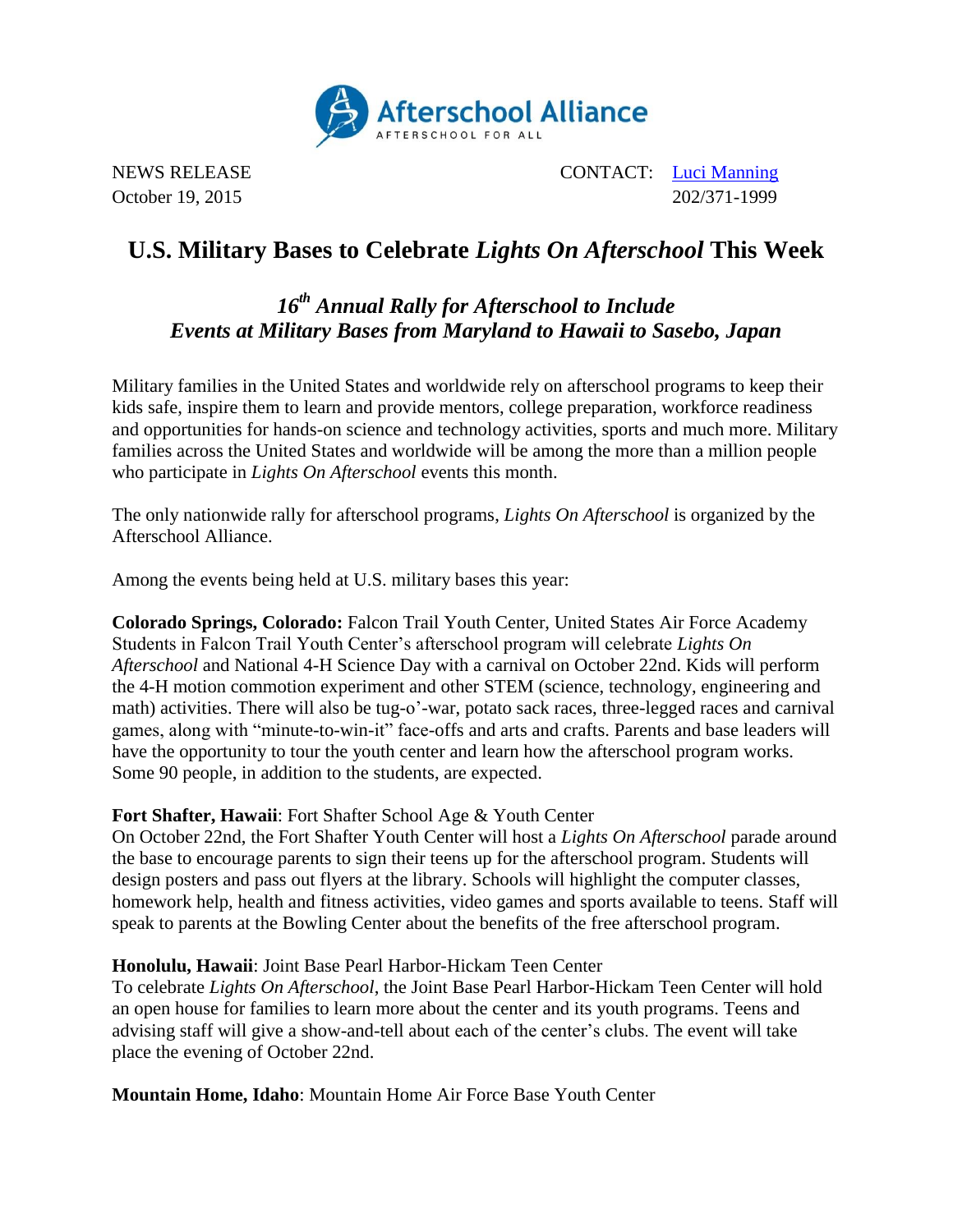For *Lights On Afterschool*, the Mountain Home Air Force Base Youth Center will hold an open house/carnival for students, parents and local leaders. The event will begin with a student presentation featuring a dance, song and slideshow of pictures and videos from the Youth Center's afterschool and summer programs. The videos will feature interviews with staff, parents and teachers. Parents will see a day in the afterschool program. Each activity room – art, homework, games, science and recreation – will get parents involved in a special event and will feature pictures and student projects. The celebration will be on October 21st.

#### **Andrews Air Force Base, Maryland**: Joint Base Andrews

Joint Base Andrews will celebrate *Lights On Afterschool* with an open house for parents and members of various base agencies, including the fire department, family advocacy, family support, Exceptional Family Member Program and local school administrators. Guests will have a chance to see students participating in sports, tutoring, dance, arts, piano and martial arts. More than 200 families are expected at the October 22nd event.

# **Vance Air Force Base, Oklahoma**: Vance AFB Teen Center

The Vance Air Force Base Teen Center will hold a fall festival and open house to celebrate *Lights On Afterschool*. Guests will participate in fall crafts, carve pumpkins, cook treats and enter a drawing to win prizes. The center's cooking club will provide snacks. The event will be held at the Teen Center on October 22nd.

# **Joint Base Lewis-McChord, Washington**: McChord Youth Center

In honor of *Lights On Afterschool*, the McChord Youth Center will hold an open house to allow parents to see how their children's afterschool program works. Parents will tour the center and witness a day in the life of program participants, taking part in homework power hour and various STEM activities with their kids. There will be a build-your-own-taco bar for dinner. The open house will be held on October 22nd.

# **Sasebo, Japan**: Yoko Nakayama, Main Base Youth Center

The Maine Base Youth Center will hold an open house on October 22nd to celebrate *Lights On Afterschool.* Approximately 50 parents and students will enjoy board games, chess, musical hula hoops, Lego building, reading and drawing. There will be family art stations where kids and parents can make iron-on print tote bags, mummy lights and design-your-own neck straps. There will also be a technology station featuring eco car racing.

The Empire State Building will be lit up in yellow again this year, on October 22nd, in honor of afterschool programs.

The 2014 ["America After 3PM"](http://www.afterschoolalliance.org/AA3PM/) household survey, commissioned by the Afterschool Alliance, found that participation in afterschool programs has increased to 10.2 million students nationwide, up from 6.5 million in 2004. But the unmet demand for afterschool programs has increased as well. Today, for every child in an afterschool program, there are two more whose parents say they would participate, if a program were available. One in five students in the United States today is unsupervised after the school day ends.